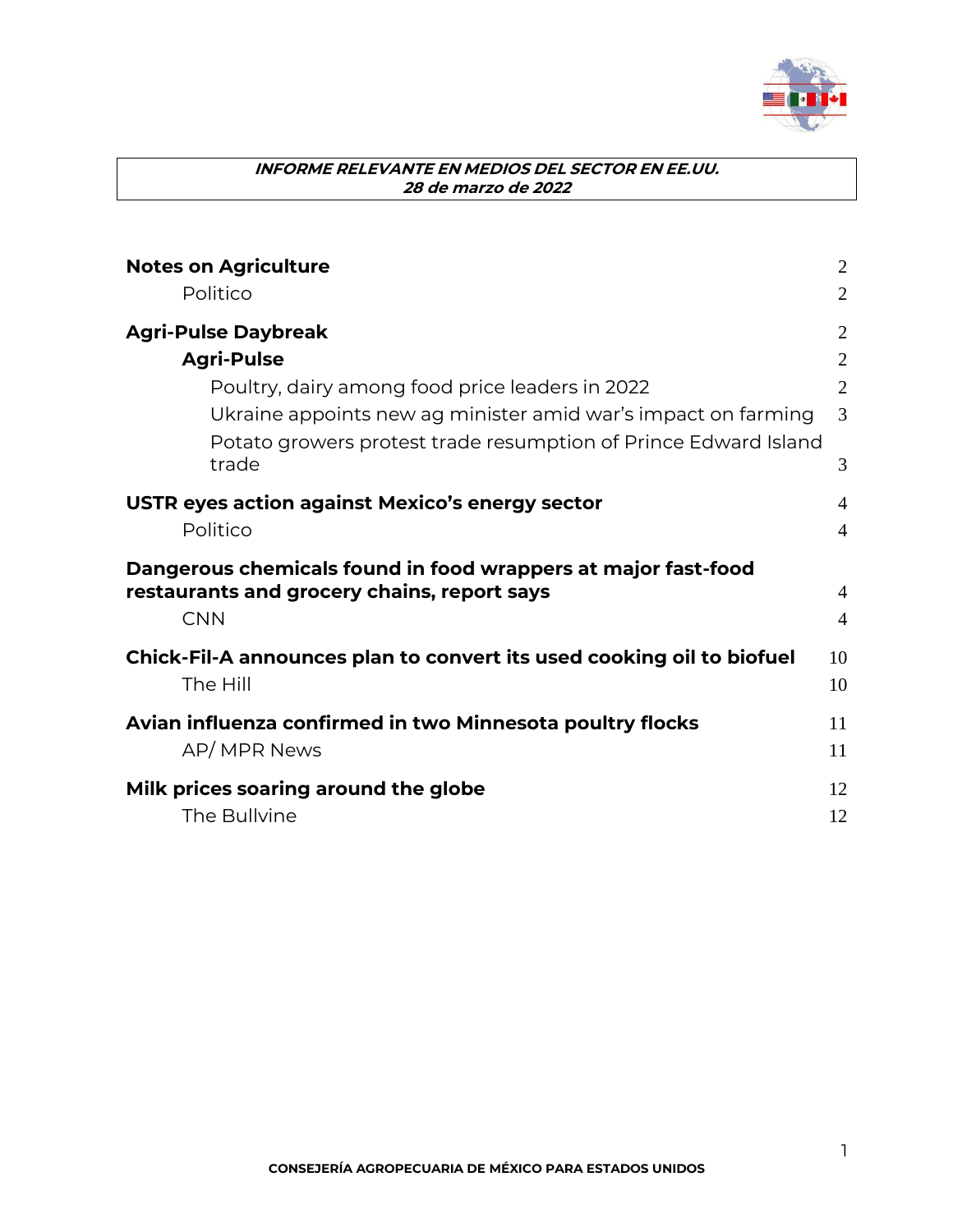

# <span id="page-1-0"></span>**Notes on Agriculture**

<span id="page-1-1"></span>Politico

- The White House will release its next budget proposal this morning, on the heels of a new omnibus spending package that included a significant boost for food, agriculture and rural programs.
- Federal antitrust regulators will hear from farmers, grocers and other groups today on how consolidation has affected the food and ag industries, as the administration considers new merger guidelines.
- High levels of PFAS "forever chemicals" were found in the packaging of popular fast-food restaurants, according to a Consumer Reports investigation.
- After intense drought and heat hampered potato farmers in Idaho and Washington last year, Maine is stepping up its potato production again to help meet the demand.

# <span id="page-1-2"></span>**Agri-Pulse Daybreak**

<span id="page-1-3"></span>Agri-Pulse

<span id="page-1-4"></span>Poultry, dairy among food price leaders in 2022

Grocery shoppers should buckle up. USDA has raised its forecast for supermarket prices, estimating that they will rise 3% to 4%. That's a full percentage point higher than the February forecast and well above the 20 year average of 2% a year.

USDA raised its inflation estimate for nearly every food group. Prices for poultry and for fats and oils are both expected to be 6% to 7% higher in 2022. Prices for fresh fruits are estimated to rise by 5% to 6%, and prices in the dairy case are expected to jump by 4-5%.

Prices for beef, which helped pace food inflation over 2020 and 2021, are expected to be 3% to 4% higher this year.

**Take note:** USDA economists say it isn't clear yet what the impact of avian flu outbreaks will be on poultry prices. Wholesale poultry prices already have been on the rise, increasing 4.1%. They're up 26.5% since February 2021.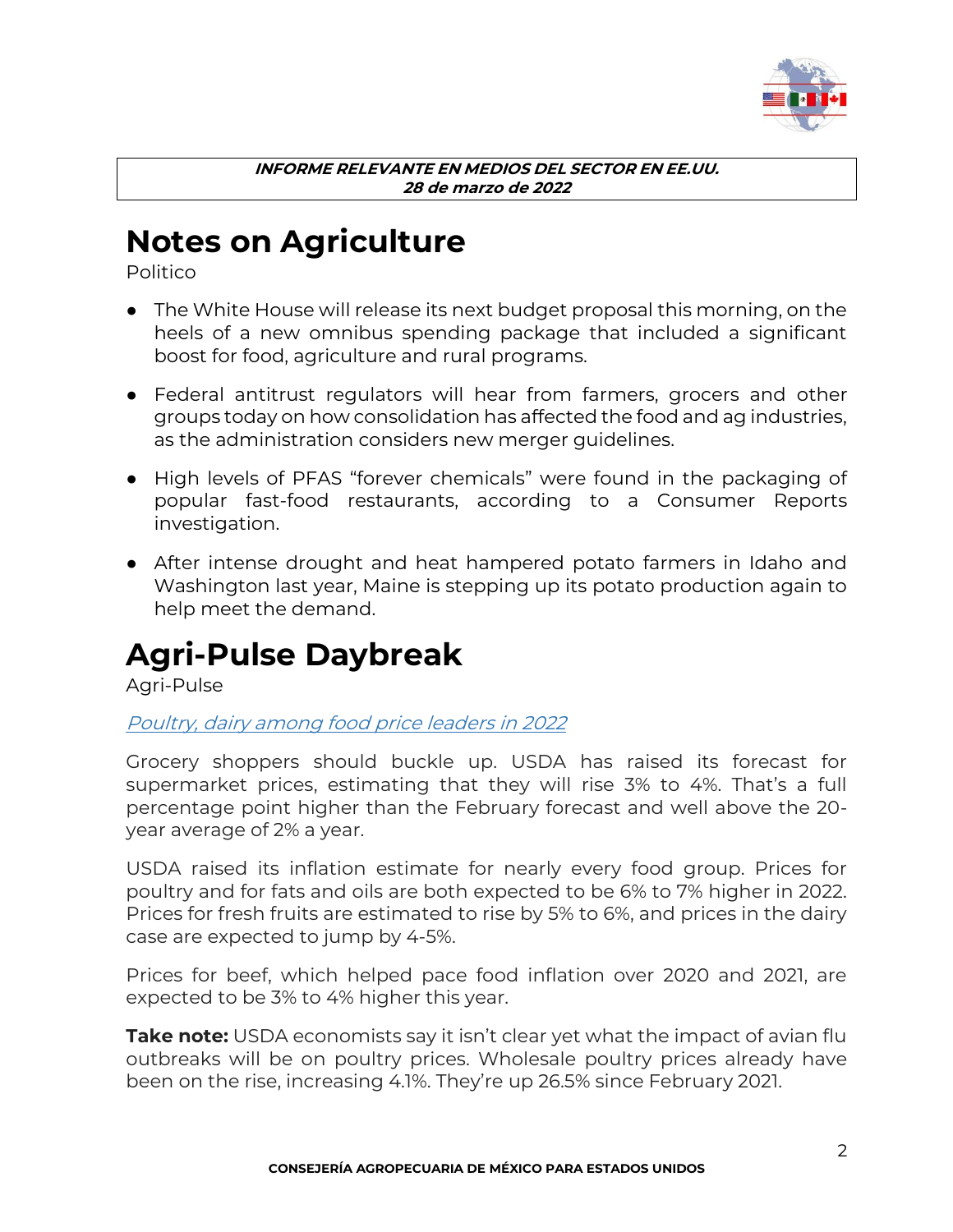

"Highly pathogenic avian influenza could either place upward pressure on poultry prices through decreased production or downward pressure through decreased access to international markets," [according to the Food Price](https://agri-pulse.us12.list-manage.com/track/click?u=f5a0aaec713d79bbd5f7ec87c&id=e88a12bfdb&e=0387767c24)  [Outlook.](https://agri-pulse.us12.list-manage.com/track/click?u=f5a0aaec713d79bbd5f7ec87c&id=e88a12bfdb&e=0387767c24)

**And on that subject:** The Nebraska Department of Agriculture on Saturday canceled all poultry events across the state due to highly pathogenic avian influenza (HPAI). The order prohibits birds of any type at events including but not limited to fairs, expositions, swap meets, exotic sales and live bird auctions. The order will be in effect until at least May 1. Iowa's ag department issued a similar order last week.

#### <span id="page-2-0"></span>Ukraine appoints new ag minister amid war's impact on farming

Taras Vysotsky will step up to be Ukraine's acting minister of agriculture after Roman Leshchenko resigned last week, according to an official with the Ukraine Agriculture Ministry.

Vitaly Kushnir, a farmer and adviser to the ministry who was appointed by Leshchenko on March 4, tells Agri-Pulse Vysotsky has strong relationships with the country's farmers who are struggling to prepare for their wheat harvest and corn planting during the Russian invasion.

Low supplies of fuel, fertilizer and manpower to operate farm machinery are the main problems facing Ukraine's farmers, Kushnir says.

#### <span id="page-2-1"></span>Potato growers protest trade resumption of Prince Edward Island trade

The National Potato Council expressed disappointment Friday with USDA's announcement that Canada would resume exporting spuds of Prince Edward Island spuds to the U.S. despite the presence of potato wart on the island.

["Potato wart has been found in Prince Edward Island in e](https://agri-pulse.us12.list-manage.com/track/click?u=f5a0aaec713d79bbd5f7ec87c&id=108399cf55&e=0387767c24)ight of the past 10 [years, and in a total of 33 potato fields since 2000," NPC said.](https://agri-pulse.us12.list-manage.com/track/click?u=f5a0aaec713d79bbd5f7ec87c&id=108399cf55&e=0387767c24) "The frequency of finds – plus the dramatic drop in the number of disease tests via soil samples – should make U.S. regulators question the prevalence of the disease on the island."

[But Ag Secretary Tom Vilsack said USDA](https://agri-pulse.us12.list-manage.com/track/click?u=f5a0aaec713d79bbd5f7ec87c&id=ad71803d9d&e=0387767c24) is "confident that table stock potatoes can enter the United States with appropriate safeguards in place to ensure the U.S. potato industry remains protected."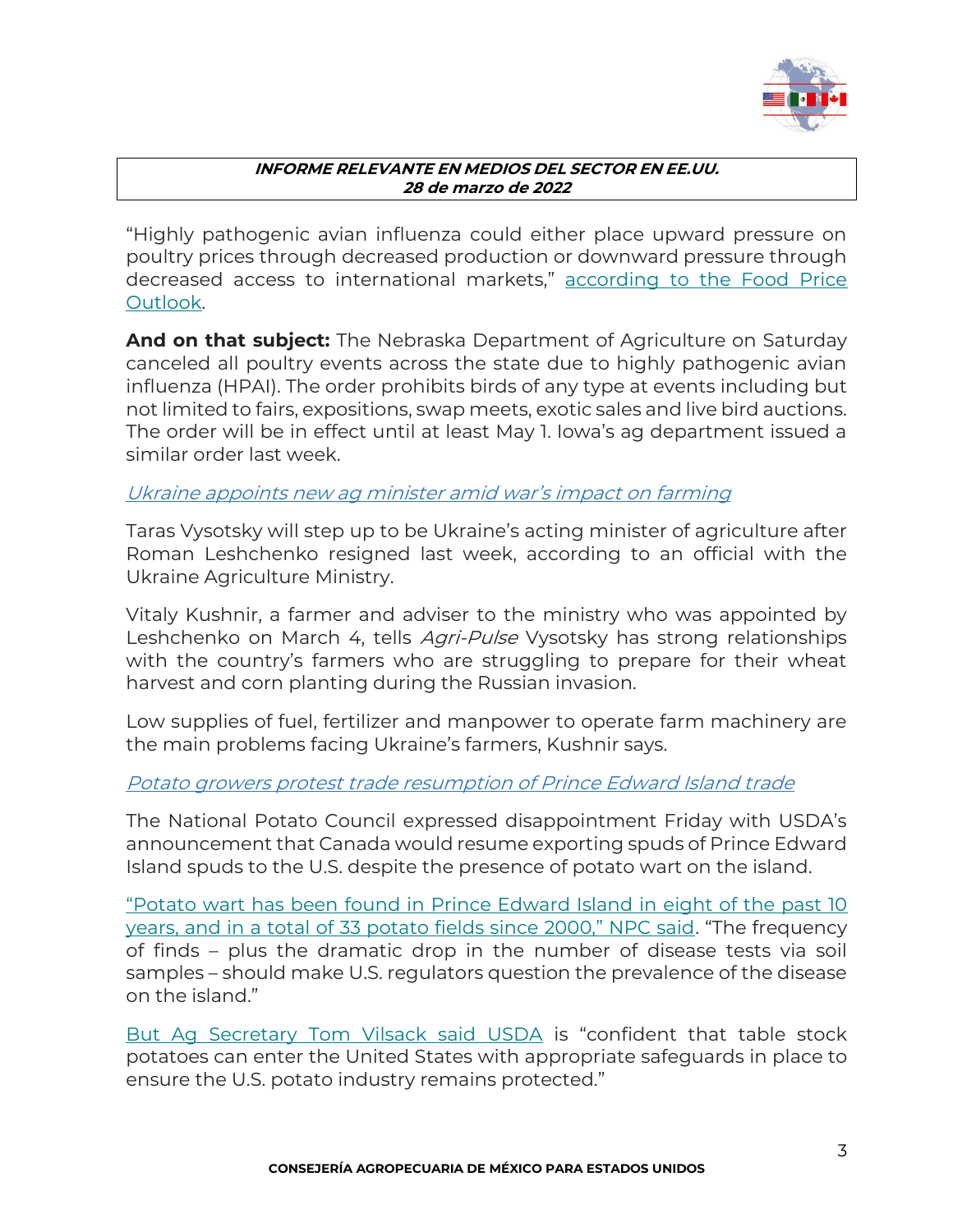

In a news release, USDA said its requirements and measures instituted by the Canadian Food Inspection Agency require potatoes from PEI and the seed potatoes used to produce them "must originate from fields not known to be infested with potato wart or associated with known infestations."

The table stock potatoes also must be washed in PEI to remove soil, treated with a sprout inhibitor, and graded to meet the U.S. No 1 standard, USDA said.

# <span id="page-3-0"></span>**USTR eyes action against Mexico's energy sector**

<span id="page-3-1"></span>Politico

Tai has "serious concerns" with the way that Mexico is exerting greater control over its energy sector. The question now is whether she's building a case to bring a formal complaint under the U.S.-Mexico-Canada Agreement.

That would certainly appear to be the case. Tai met virtually on Friday with key lawmakers and environmental advocates to gather their grievances with Mexico's policies. At that meeting, Tai noted her office was scrutinizing changes to energy regulations and government efforts to limit competition, per a readout of the meeting.

### <span id="page-3-2"></span>**Dangerous chemicals found in food wrappers at major fast-food restaurants and grocery chains, report says CNN**

<span id="page-3-3"></span>Alarming levels of dangerous chemicals known as PFAS were discovered in food packaging at a number of well-known fast-food and fast-casual restaurants and grocery store chains, a new report found.

The highest levels of indicators for PFAS were found in food packaging from Nathan's Famous, Cava, Arby's, Burger King, Chick-fil-A, Stop & Shop and Sweetgreen, according to an investigation released Thursday by Consumer Reports.

Often called "forever chemicals" because they do not break down in the environment, PFAS are used in food packaging to prevent grease and water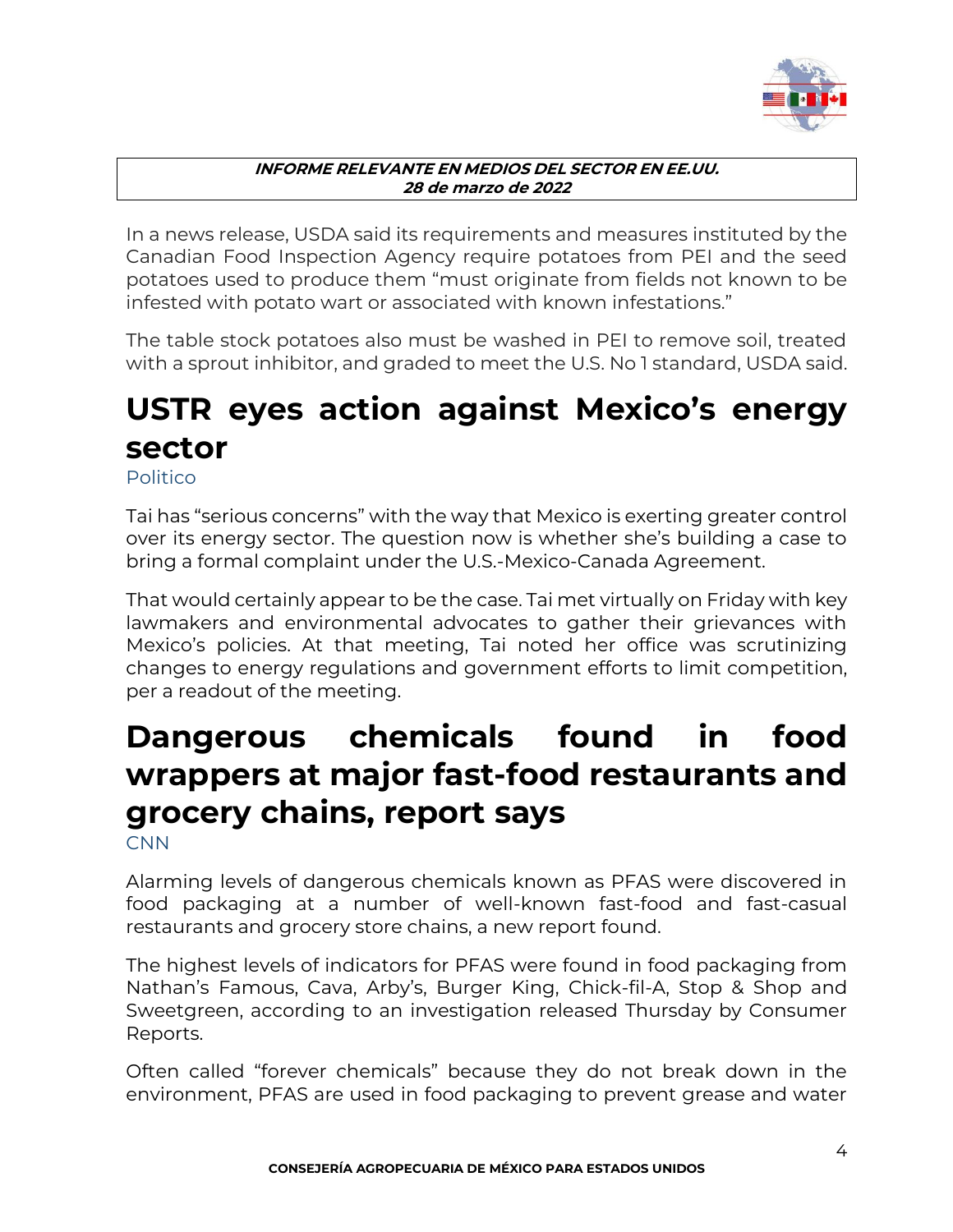

from soaking through food wrappers and beverage cups. PFAS can also be found in the ink used to print logos and instructions on food containers.

The new report comes more than two years into the Covid-19 pandemic, when the public has relied heavily on takeout and grocery deliveries.

The US Centers for Disease Control and Prevention calls exposure to PFAS (per- and polyfluoroalkyl substances) a "public health concern," citing studies that found the human-made chemicals can harm the immune system and reduce a person's resistance to infectious diseases.

"There is evidence from human and animal studies that PFAS exposure may reduce antibody responses to vaccines," stated the CDC and the Agency for Toxic Substances and Disease Registry. "More research is needed to understand how PFAS exposure may affect illness from COVID-19."

#### **More than 100 food products tested**

The Consumer Reports investigation collected 118 food packaging products sold by 24 companies in the tristate area of New York, New Jersey and Connecticut. It tested those products for organic fluorine – a marker for PFAS. Researchers then sent samples of products with the highest levels to an independent laboratory that could perform more specific tests, said Michael Hansen, senior staff scientist for advocacy at Consumer Reports.

Regulatory limits for how much PFAS food packaging should contain can vary greatly. In the US, there are no federal limits, leaving action up to the states. Connecticut, Maine, Minnesota, New York, Vermont and Washington have passed bills banning intentional use of PFAS in food packaging, but haven't yet specified a limit, according to Consumer Reports. In January 2023, a new law in California will set the limit at less than 100 ppm (parts per million).

However, Denmark set a much lower regulatory limit of 20 ppm with great success, said Xenia Trier, a chemicals, environment and human health expert at the European Environment Agency.

"In Denmark we've seen both a decrease in noncompliance by industry from 60% to about 30% and a decrease in levels of PFAS in packaging products over the past 10 years," Trier told CNN. "It does work to set limits and enforce them. It is possible to find alternative solutions and if one manufacturer can make packaging without PFAS, then it should be possible for everybody to do it."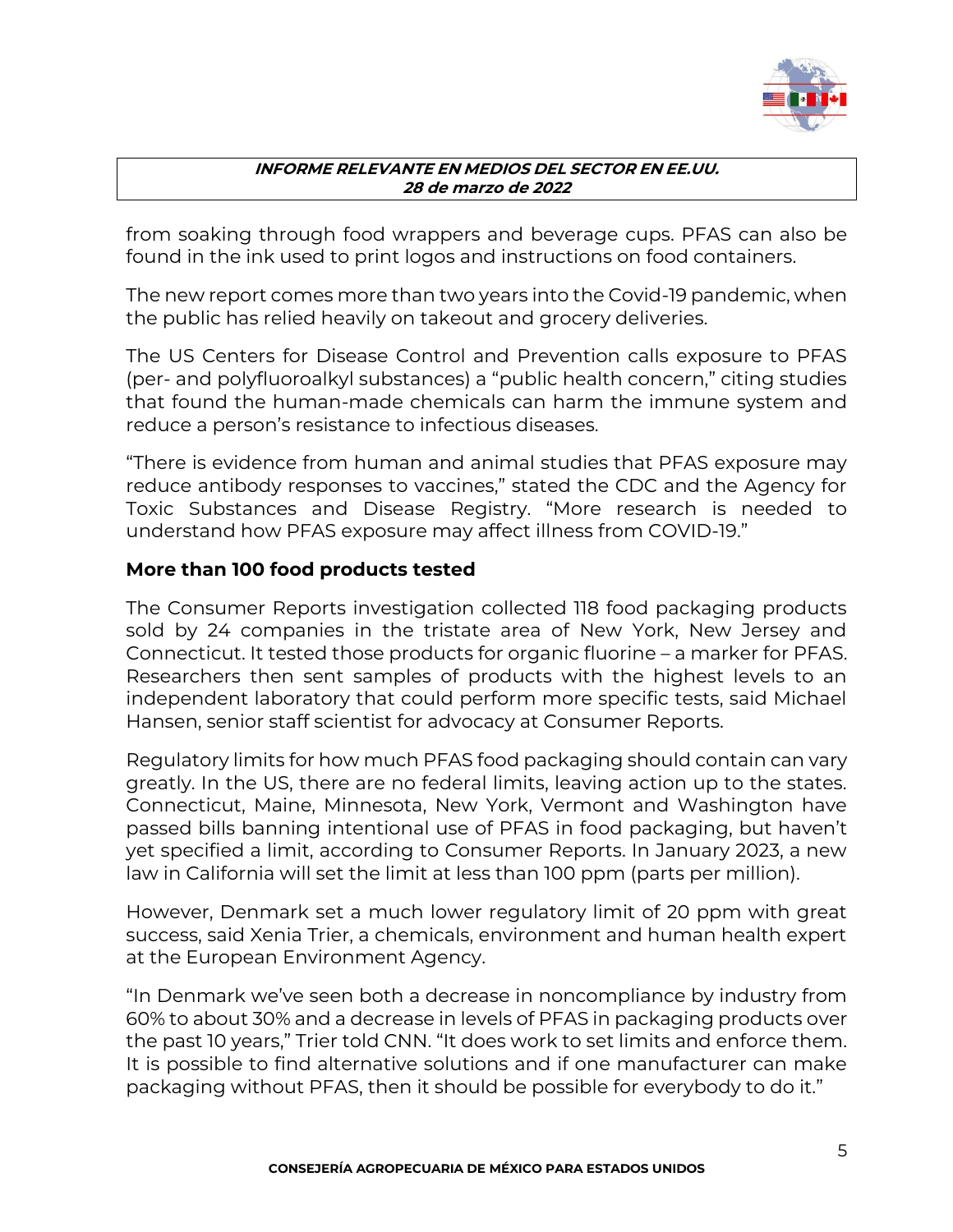

The Consumer Reports investigation found the highest indicators for PFAS – 876 ppm and 618 ppm – in two types of bags for sides at Nathan's Famous restaurants.

High indicators of PFAS (in the 500s) were also found in a Chick-fil-A sandwich wrapper and in fiber bowls at Cava, a Mediterranean restaurant chain.

Indicator levels in the 300s and 400s were found in a bag of cookies at Arby's, bamboo paper plates at Stop & Shop, and in a bag for both cookies and French toast sticks at Burger King.

Levels of PFAS indicators in the 200s were found in a Sweetgreen paper bag for focaccia, additional items at Cava, and in bags for french fries, cookies and Chicken McNuggets at McDonald's.

However, all of the companies listed had additional food packaging that tested at levels below 200 ppm. Four companies – Arby's, Nathan's Famous, McDonald's and Stop & Shop – also sold food in packaging that had no detectable levels of PFAS, the report said.

The Consumer Reports investigation did not test packaging from every food product sold at each company.

"I would not urge consumers to take these brand names and only go to this one or that one, as this investigation only looked at just over 100 products," said Graham Peaslee, a professor of physics, chemistry and biochemistry at the University of Notre Dame in Indiana.

"However, this will hold industry's toes to the fire, so in that sense, I think it's a valuable report," he added. "Measuring and saying PFAS is there and it's dangerous gets people's attention, and companies tend to avoid attention like that."

#### **Health impact of PFAS**

PFAS chemicals are in many products: nonstick cookware, infection-resistant surgical gowns and drapes, cell phones, semiconductors, commercial aircraft and low-emission vehicles. The chemicals also are used to make carpeting, clothing, and furniture resistant to stains, water and grease damage.

In use since the 1950s, PFAS are chemicals most Americans have "in their blood," especially perfluorooctane sulfonic acid (PFOS) and perfluorooctanoic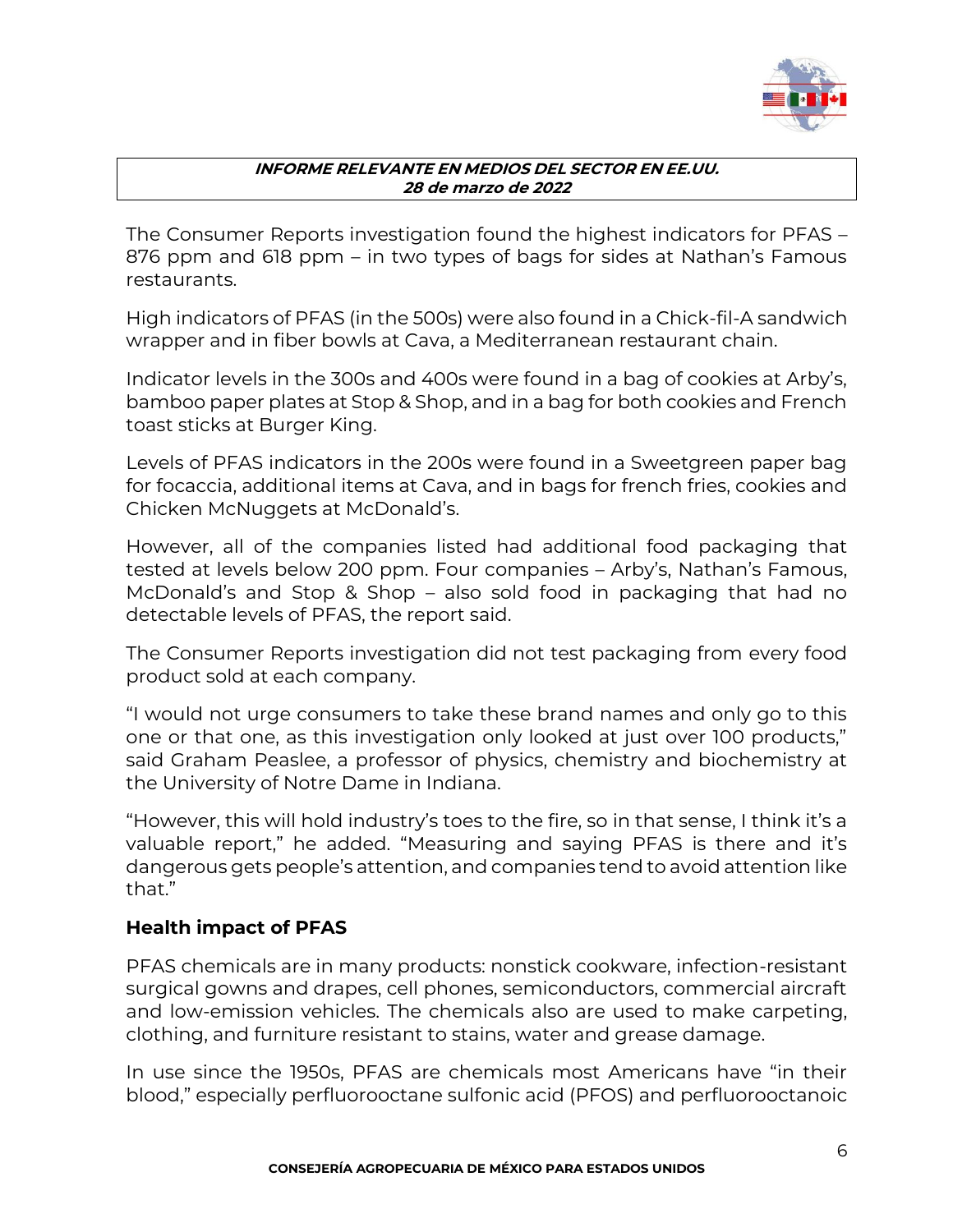

acid (PFOA)," according to the Agency for Toxic Substances and Disease Registry, which is charged with protecting the public from hazardous substances.

In the Consumer Reports investigation, the most common chemical found in the food packaging that was tested was PFOA, with PFOS coming in fifth, according to the report.

In addition to impacts on the immune system, the Agency for Toxic Substances and Disease Registry said studies in humans and lab animals have found links between certain PFAS chemicals and an increase in cholesterol levels, alterations in liver enzymes, a higher risk of developing kidney or testicular cancer, small reductions in infant birth weights and an additional risk of high blood pressure in pregnant women.

"PFAS have also caused birth defects, delayed development, and newborn deaths in lab animals," the agency stated, while adding "not all effects observed in animals may occur in humans."

As environmental groups and the public began to take notice of the health impacts of the chemicals, manufacturers started to voluntarily phase out the use of PFOS and PFOA in the US. Between 1999 and 2014, blood levels of PFOS in Americans had declined by more than 80% and blood levels of PFOA had declined by more than 60%, the Agency for Toxic Substances and Disease Registry stated.

However, "as PFOS and PFOA are phased out and replaced, people may be exposed to other PFAS," the agency continued. Newer versions of PFAS in food packaging appear to be absorbed by food more readily than the older versions, according to a 2016 study.

Studies in Denmark have shown that PFAS do "migrate from the paper into the food," Trier said. "Even though it was not 100%, we still saw substantial transmission. In general, transmission from packaging to food is increased as the temperature of the food rises and the time spent in wrapping materials increases."

#### **Industry response**

The Consumer Reports investigation mirrored results of reports in 2018 and 2020 by Toxic-Free Future and Safer Chemicals Healthy Families. Those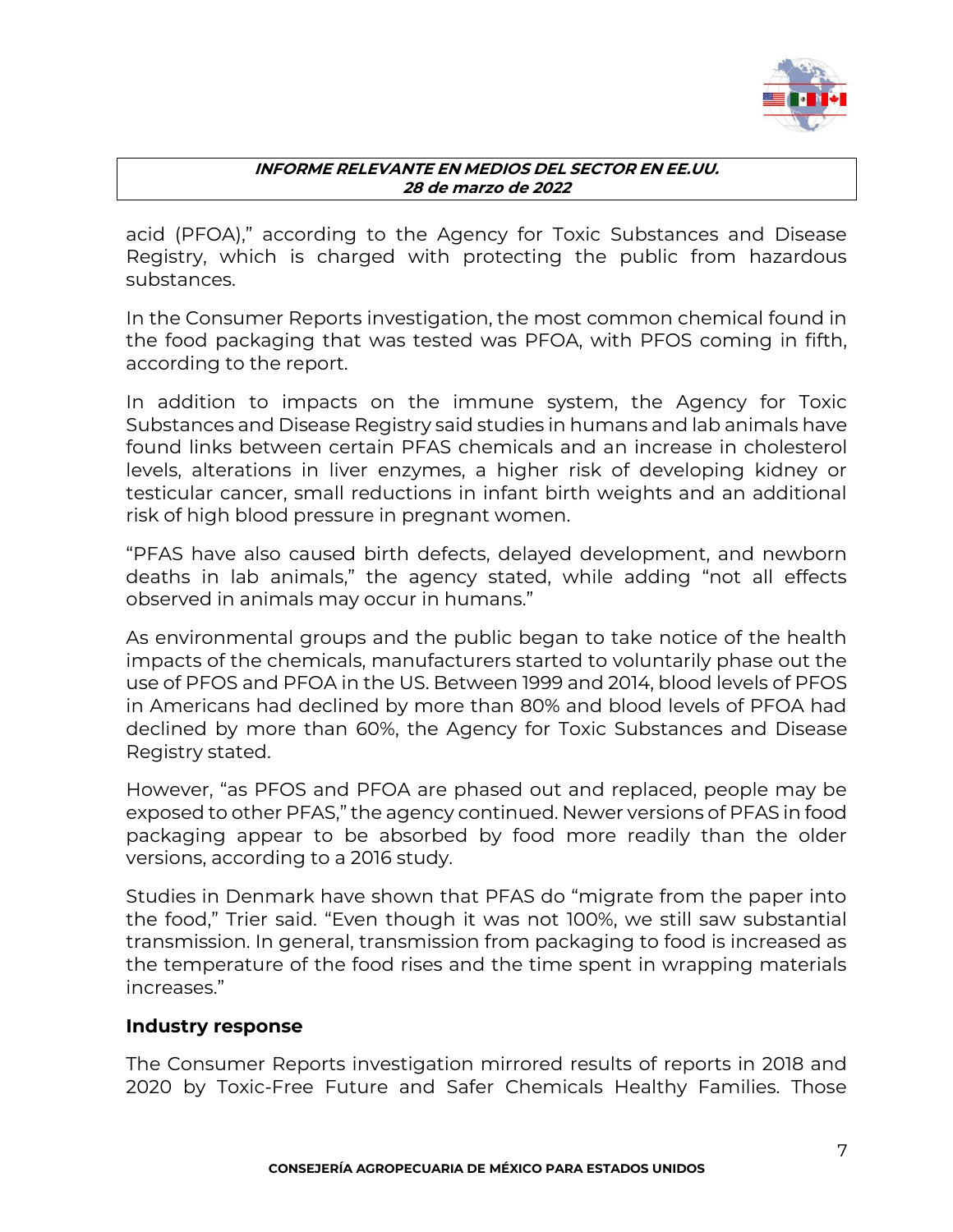

reports found "harmful" levels of PFAS in fast-food packaging and in nearly two-thirds of takeout containers made of paper, like those used at self-serve salad buffets and hot bars.

In response to the 2018 report, Whole Foods became the first grocery chain in North America to publicly commit to remove PFAS from takeout containers and deli and bakery paper. Other companies have followed suit, including Ahold Delhaize, Albertsons, Amazon.com, Cava, Chipotle, Freshii, McDonald's, Panera Bread, Sweetgreen, Trader Joe's and Wendy's, according to Toxic-Free Future.

In the new investigation, Consumer Reports tested 13 food packaging products from retailers that had previously committed to phasing out PFAS. Seven of the 13 had levels of PFAS above 20 ppm, the report said.

Burger King, which had high levels of PFAS in three of six products tested, had not made a public commitment to phase out PFAS, according to Consumer Reports. Early Thursday, parent company Restaurant Brands International announced it will globally phase out any "added" PFAS from "guest-facing packaging materials" at the Burger King, Tim Hortons and Popeyes brands "by the end of 2025 or sooner."

Nathan's Famous, which Consumer Reports said also has not made a public commitment to reducing PFAS, told CNN the company had begun phasing out the bags. "One of our goals in this complete package redesign is to reduce PFAS," said Phil McCann, vice president of marketing at Nathan's Famous. "Full transition will be complete by December 2022."

Chick-fil-A told CNN it had been on a four-year journey to phase out PFAS: "Chick-fil-A has eliminated intentionally added PFAS from all newly produced packaging going forward in our supply chain. While some legacy packaging may still be in restaurants, it is expected to be phased out by the end of this summer," the company tweeted Wednesday.

Cava, which had previously pledged to reduce PFAS but had five out of six products with indicators between 200 ppm and 548 ppm, told CNN that "due to a multitude of factors related to the pandemic, and especially global supply chain shortages, the transition to eliminating added PFAS, which began in August of 2021, is taking longer than planned. Our teams are working with our suppliers to complete the transition within the year."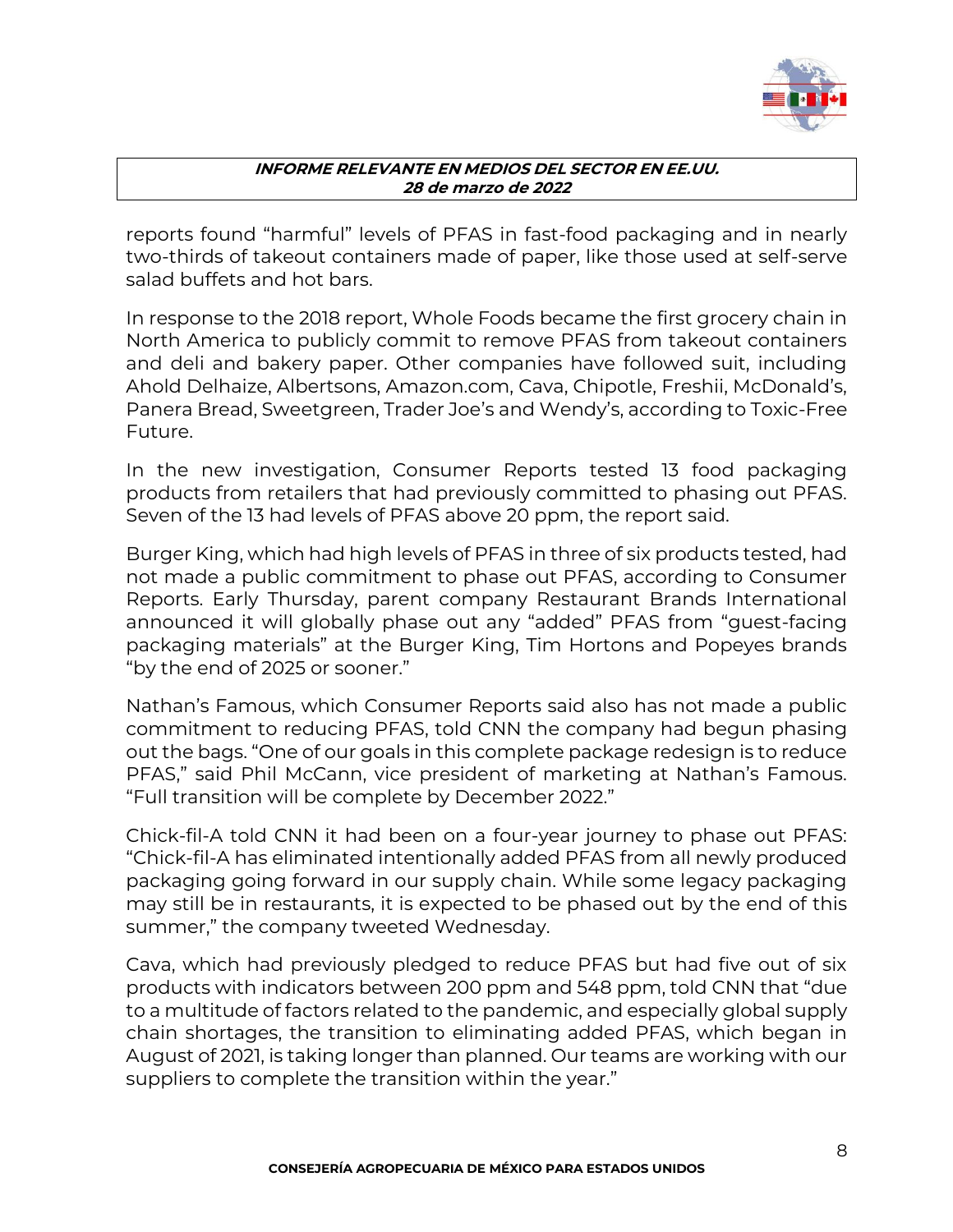

A McDonald's spokesperson said less than 7.5% of the company's global food packaging contained added PFAS at the end of 2020 and said the company was continuing its search for alternative materials that offered proper greaseresistant barriers, with a goal of reducing deliberately added PFAS by the end of 2025.

Sweetgreen told CNN the company was "proud to share that we are currently in the process of rolling out new PFAS-free focaccia bags that will be available in all Sweetgreen locations by the end of Q2."

Jennifer Brogan, director of external communications and community relations for Stop & Shop, told CNN the company could "confirm that these Nature's Promise brand plates have been removed from all store locations."

A spokesperson from Arby's told CNN in an email that the company has "minimal packaging materials containing PFAs and is on track to have PFAs removed from all packaging products by the end of 2022."

#### **Actions the public can take**

Experts say people who want to avoid PFAS in their takeout and food delivery packaging should favor companies that have pledged to remove the chemicals.

Take food out of the container as soon as you receive it, and never reheat food in its original container. Instead, remove your food and heat it in ceramic or glass containers, Trier said.

The Consumer Reports investigation found some of the highest levels of PFAS were in paper bags (192.2 ppm) and molded fiber bowls and trays (156.8 ppm). Paper plates tested at 149 ppm, and food wrappers and liners came in at 59.2 ppm.

Don't be fooled by "environmentally friendly" claims – they don't guarantee a product is PFAS-free. When Consumer Reports tested those products, some had levels of PFAS above 100 ppm, and most had some detectable levels, the report said.

Experts also suggest reducing the frequency of takeout meals to once a week or less, and recommend that people instead make food at home.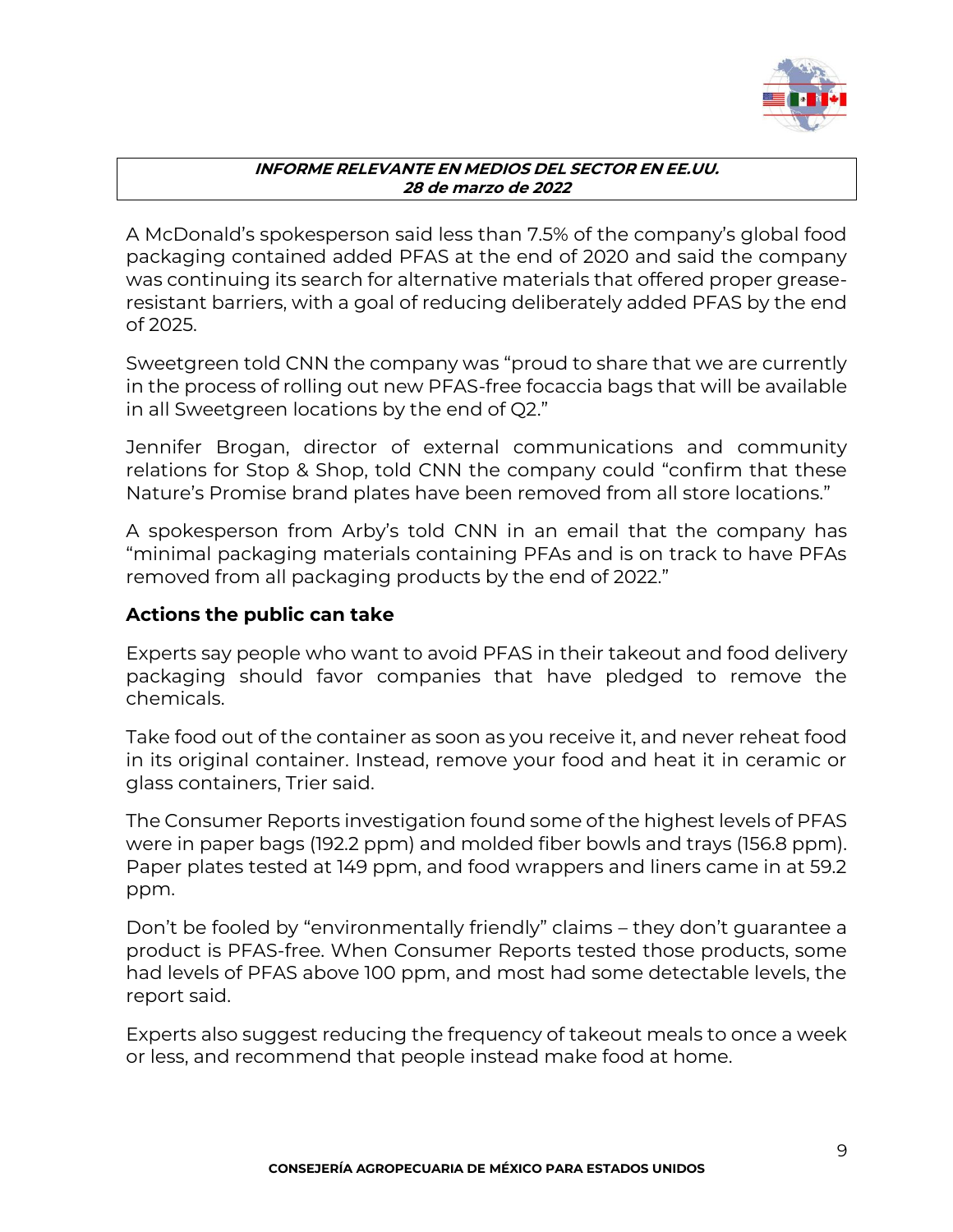

You can also reach out to your congressional representative and senators and support the bipartisan bill Keep Food Containers Safe from PFAS Act, experts said. Designed to ban the use of any PFAS as a food contact substance, the bill was introduced into both chambers in November.

# <span id="page-9-0"></span>**Chick-Fil-A announces plan to convert its used cooking oil to biofuel**

<span id="page-9-1"></span>The Hill

Chick-fil-A will partner with food manufacturing company Darling Ingredients Inc. to convert its used cooking oil into cleaner-burning renewable transportation fuel.

"At Chick-fil-A, we are committed to caring – and that includes caring for others through our food and caring for our planet," said Chick-fil-A Vice President of Corporate Social Responsibility Rodney Bullard [in a statement on](https://ir.darlingii.com/2022-03-21-Chick-fil-A,-Inc-Chooses-Darling-Ingredients-to-Turn-Used-Cooking-Oil-into-Renewable-Fuel)  [Monday](https://ir.darlingii.com/2022-03-21-Chick-fil-A,-Inc-Chooses-Darling-Ingredients-to-Turn-Used-Cooking-Oil-into-Renewable-Fuel). "Our innovative partnership with DAR PRO Solutions helps us be responsible stewards of the resources at our restaurants and allows us to support the future of renewable transportation fuel – all while positively influencing the communities we serve."

DAR PRO Solutions, Darling Ingredients's used cooking oil recycling company, will be given the used oil from Chick-fil-A locations in the U.S., which include restaurants in 47 states and the District of Columbia, and in Canada.

"We admire Chick-fil-A's commitment to reducing food waste and are proud to be part of a solution that keeps food waste out of our landfills while delivering a renewable fuel that reduces GHG emissions," said Darling Ingredients Executive Vice President for Renewables and U.S. Specialty Operations Sandra Dudley.

Darling Ingredients's Diamond Green Diesel project "turns hundreds of millions of pounds of used cooking oil into renewable diesel" every year, according to the company.

Darling Ingredients estimated that this year the project will produce over 700 million gallons of renewable diesel, which it said can reduce greenhouse gases by as much as 85 percent.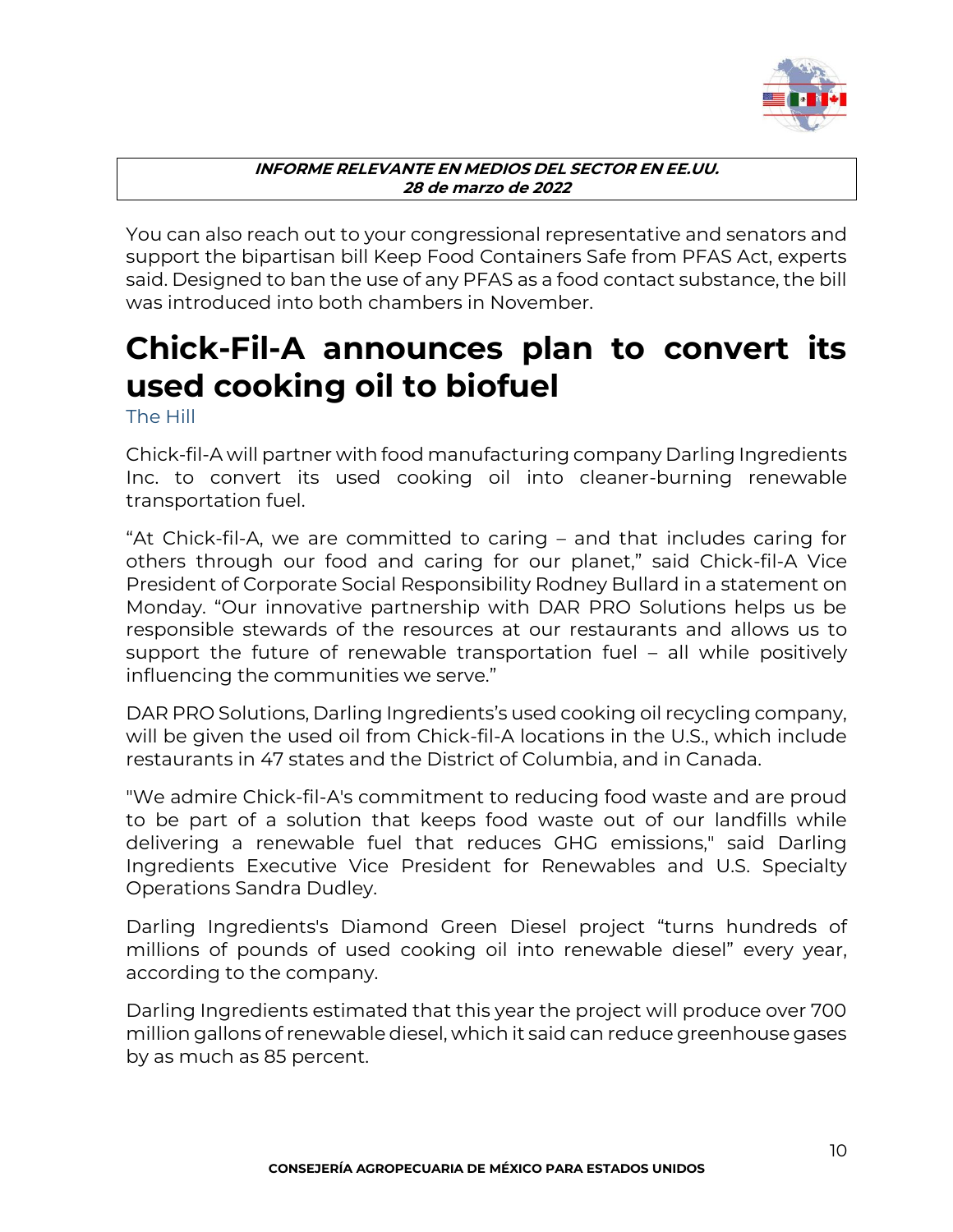

# <span id="page-10-0"></span>**Avian influenza confirmed in two Minnesota poultry flocks**

<span id="page-10-1"></span>AP/ MPR News

Highly pathogenic avian influenza has been confirmed in two poultry flocks in Minnesota, the state Board of Animal Health announced Saturday.

[The agency said](https://www.bah.state.mn.us/news_release/highly-pathogenic-avian-influenza-confirmed-in-two-minnesota-flocks/) the affected poultry flocks are a commercial flock of nearly 300,000 turkeys in Meeker County, and a backyard flock of 17 chickens, ducks and geese in Mower County. Samples collected from both flocks were tested on March 25 and confirmed by the U.S. Department of Agriculture.

The state Board of Animal Health said they're the first confirmed cases in Minnesota in 2022.

[Back in 2015,](https://www.mprnews.org/story/2015/05/04/bird-flu-crisis) 9 million birds in Minnesota were killed by the virus, or euthanized to slow its spread. The virus is believed to be spread by migrating waterfowl in the spring.

Poultry producers in the state [had been on high alert for weeks,](https://www.mprnews.org/story/2022/03/08/threat-of-deadly-virus-keeps-poultry-farmers-on-edge) and taking steps to increase biosecurity, after the virus was detected in neighboring states, including Iowa and South Dakota.

Officials cautioned that the appearance of avian flu in a backyard flock is a key difference from the 2015 outbreak.

"We are prepared to make sure this outbreak stays small," said Dr. Jill Nezworski, a poultry veterinarian and a board member of the Minnesota Turkey Growers Association. "And I want to remind all poultry owners that biosecurity takes 100 percent commitment, 24 hours a day, seven days a week."

State animal health officials have quarantined the two properties in Minnesota. All birds in those flocks will be destroyed and will not enter the food system, officials said.

"These are the first cases of HPAI in the state of Minnesota since 2015," Dr. Dale Lauer, poultry program director for the Board of Animal Health, said in a news release. "Poultry producers and backyard flock owners need to be on alert and contact their veterinarian immediately if they see any changes in their flocks.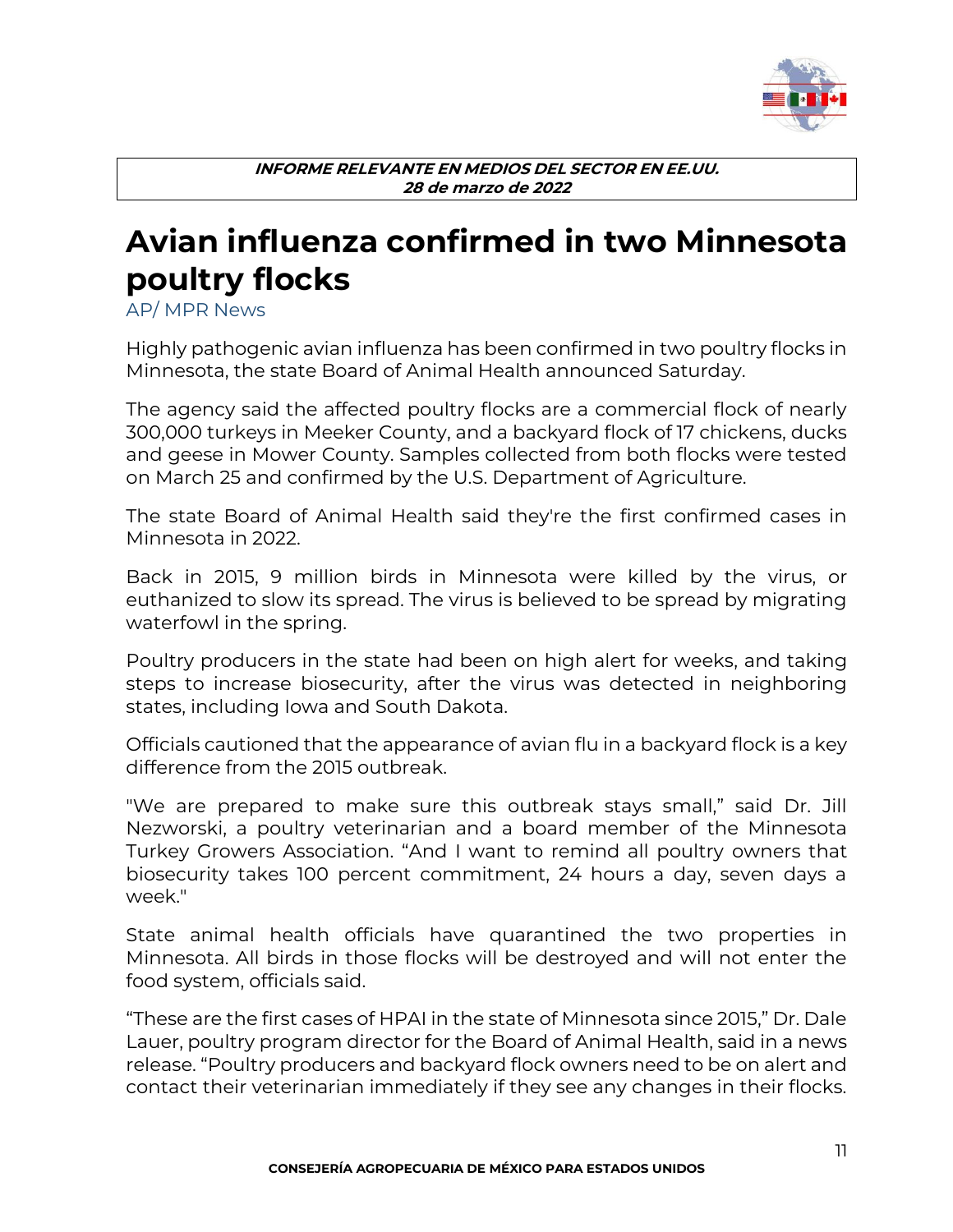

Everyone in poultry facilities needs to follow the site's biosecurity protocols every time to prevent the spread of disease."

Minnesota health and agriculture officials said on a media call on Saturday afternoon that the state is better positioned to respond to avian flu, after the major outbreak in 2015.

"We have a really robust emergency response plan in place because of the lessons learned from that experience," said Dr. Beth Thompson, state veterinarian and the executive director of the Minnesota Board of Animal Health. "We have an incident management team that has already been stood up. We have folks in our counties … that have been in the loop and helped with that planning."

Avian influenza is an airborne respiratory virus that spreads easily among chickens through nasal and eye secretions, as well as manure. The virus can spread from flock to flock by wild birds, through contact with infected poultry.

The U.S. Centers for Disease Control and Prevention has said the recent bird flu detections do not present an immediate public health concern.

After the 2015 outbreak, the USDA reported the virus caused a drop in egg and turkey production and higher prices for consumers.

# <span id="page-11-0"></span>**Milk prices soaring around the globe**

<span id="page-11-1"></span>The Bullvine

Canada is far from alone with a milk price increase of more than eight per cent on Feb. 1.

The entire world is facing disruptions, cost increases, faltering production, and soaring milk prices.

Bad weather in New Zealand, the United States and Australia had already combined with rocketing gas prices and pandemic-related supply chain disruptions to put pressure on milk producers in the five biggest exporters before the war.

Combined milk production in New Zealand, which accounts for 35 per cent of global exports, the European Union, Australia, the U.S. and Argentina fell 1.7